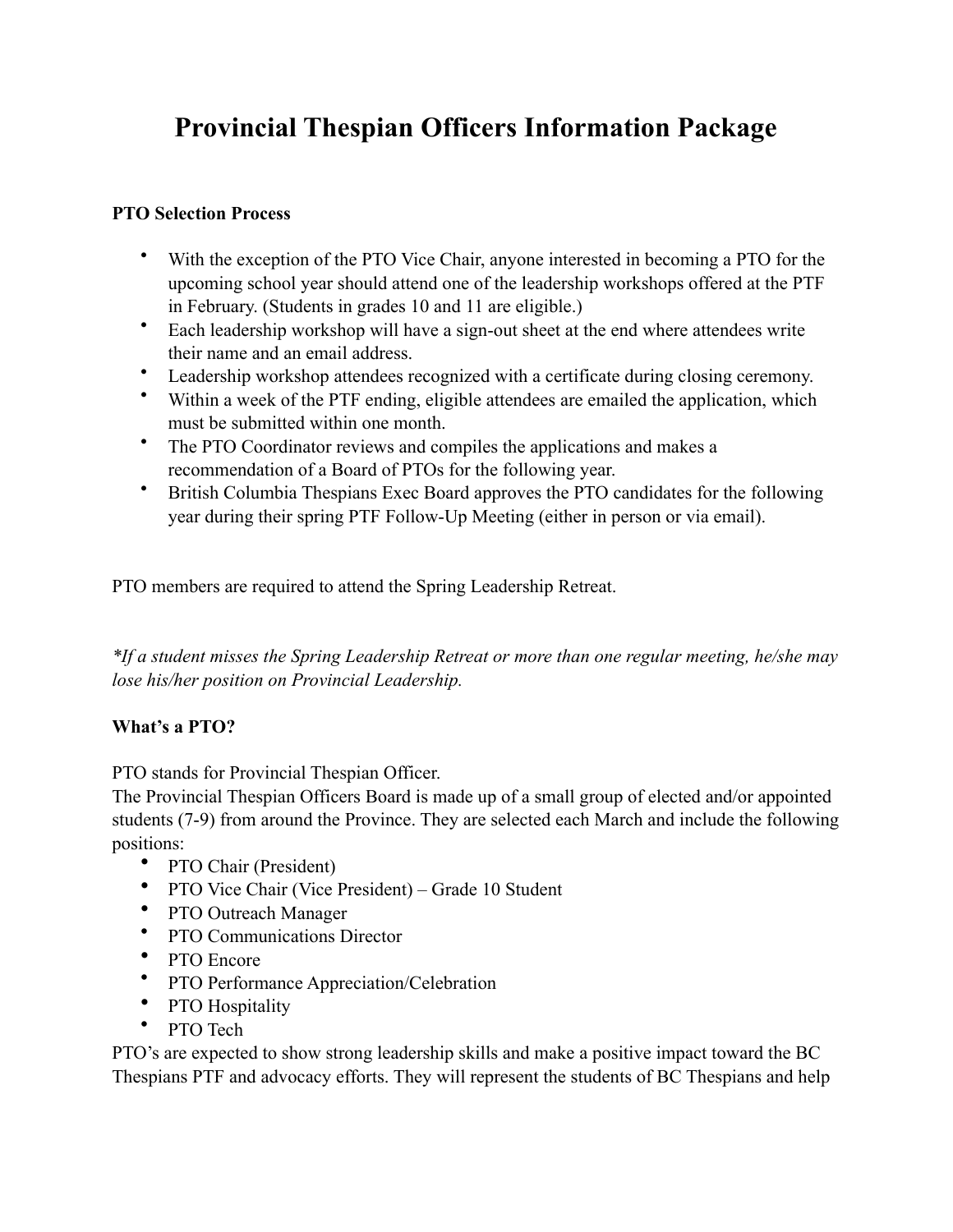make decisions on PTF including themes, t-shirts, opening numbers, student activities, delegation of student responsibilities, and other major decisions.

## **Eligibility:**

A maximum of two students per troupe may be selected to run for one of the PTO positions. How those two students are nominated is entirely up to their Thespian Troupe & Sponsor. However, in order to run a student must meet the following criteria:

- Must be from a school with an active ITS Troupe.
- Must currently be in Grade 10 or 11 at the time of application.
- Their director must support their involvement and must also agree to actively serve on the BC Thespian Adult Board.
- Must be committed to attending a minimum of 2 meetings a year as well as the BC Provincial Thespian Festival.
- Must have participated in leadership training workshop at PTF, as administered by the current PTO Board.

## **PTO Scholarships & Grants**

- There will be an annual PTO Scholarship awarded to a graduating PTO
- Grants covering the cost of PTF festival registration will be reimbursed to PTO students that have completed the PTF Service Punch Card.

## **Candidate Election Process (2020-2021):**

Candidates must submit their application by the appointed deadline.

- 1. Adult members of the BC Thespians Executive Board will select the 2019-2020 BC Provincial Thespian Officers during the month of March based on information provided in the application.
- 2. All students who submit an application will be notified by email of the Executive Board's decision. Those selected to serve as a PTO for 2020-2021 will receive further information and instructions, including tentative dates and locations of meetings\*.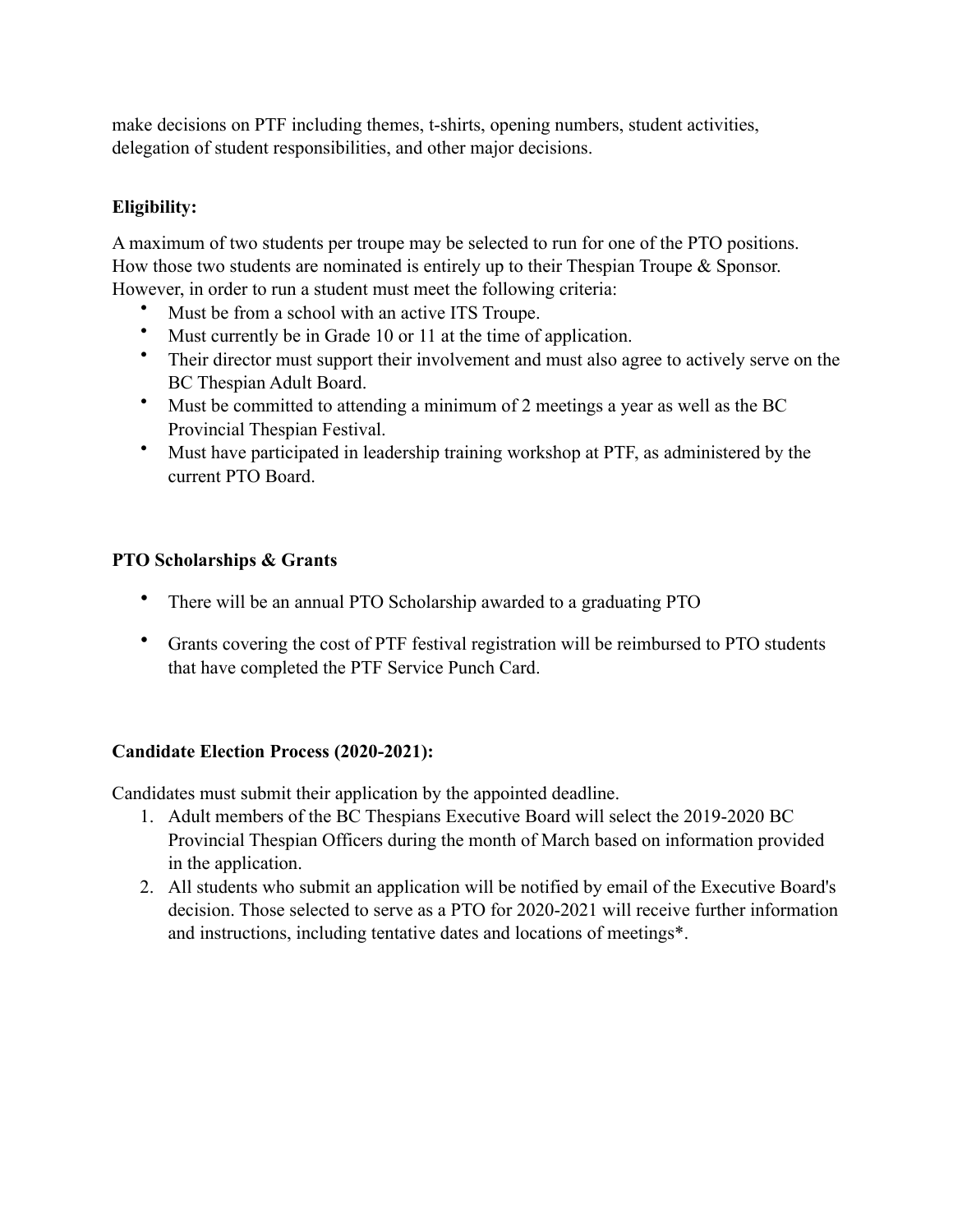#### **Important Dates for PTO's**

- PTO Applications are available online January 1st 2020
- Mandatory Leadership Training Workshop at PTF February 22<sup>nd</sup> & 23<sup>rd</sup> 2020
- PTO Applications due March 1st 2020
- PTO's chosen from Applications by BC Thespians Executive Board: March.
- Spring PTO Retreat (Mandatory training session), May 25<sup>th</sup> 2020 @ NSS

## **Roles & Responsibilities -- Adult Chapter Board Member Role:**

#### **PTO Coordinator**

- Publicize Leadership Workshop at Conference as a pre-requisite for applying
- Post (or distribute) PTO Application
- Compile applications to be reviewed by the Executive Board
- Make recommendations for certain applicants to certain positions
- Notify applicants (either accepted or declined)
- Facilitate "change-over" meetings and conversations between incoming and outgoing PTOs
- Share information and coordinate PTOs who will be attending Leadership Summit (during years when Summit is located in WA State - likely every even-numbered year)
- Coordinate select PTOs attending Executive Board Retreat (Once we start this tradition)
- Plan the PTO Retreat (Mid-Late May) with incoming PTO Chair

## **Student PTO Role Responsibilities --**

#### **PTO Chair (President)**

- Supervise and all PTO responsibilities
- Plan meeting agendas
- Communicate between exec board and PTOs
- Outreach to schools in the Province to charter Thespian Troupes and join the PTF

## **PTO Vice Chair (Vice President) – Grade 10 Student**

- Assists the Chair with organizing meetings/ anything they may need
- Acts as Chair in case of absence of Chair
- Serves with the intention of becoming Chair during 2nd year
- Acts as their home school liaison
- Assists with PTO selection process
- Other possible responsibilities might include: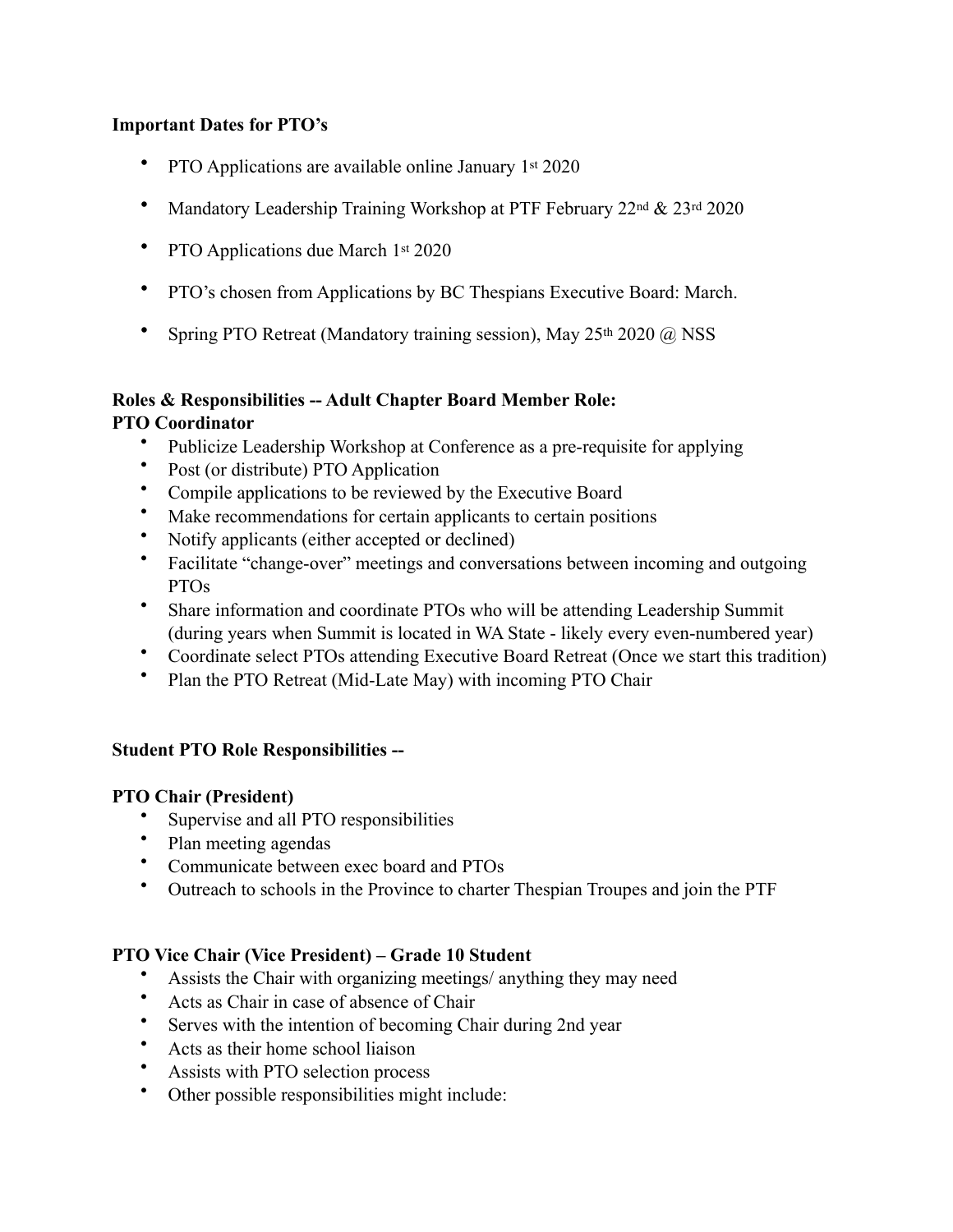- o Helping lead the ITO workshop
- o Help with college auditions, ITEA's, Tech Olympics, etc.
- o Help PTO Chair & PTO Outreach Coordinator with Provincial Outreach

## **PTO Outreach Manager**

- Come up with a campaign strategy to increase troupe membership and participation at PTF.
- Assist the Chair and Vice Chair in Outreach to schools in the Province to charter Thespian Troupes and join the PTF
- Assist in conference PTO activities
- Design postcard for schools at the beginning of the year

#### **PTO Communications Director**

- In charge of introducing the other PTO's on the Instagram account  $& Facebook$
- Make posts on social media to advertise PTF Event and inform students
- Be aware of deadlines and make sure students know when the deadlines are
- Be active on Instagram, Twitter, and Facebook- interacting with troupes and liking posts with the relevant BCThespians hashtags
- Make sure students know they can email or talk to you about any questions they may have.
- Make posts on social media during the PTF event videos and pictures of events

## **PTO Encore**

- Help coordinate encore activities after mainstages
- Participate in the creation of online posts to send to the PTO Communications Director
- Stay informed on changing schedules, dates, and times at the PTF
- Brainstorm creative activities to enrich the PTF experience for all thespians

#### **PTO Performance Appreciation/Celebration**

- Polls thespian troupes and makes a list of all upcoming mainstage productions happening at Troupe sites in BC.
- Sends this info to the PTO Communications Director for publication on our social media platforms.
- Ensures that they, or someone from the PTO board attends the production in sash.
- Ensures that the troupe is contacted after the show with a congratulatory email to the school's principal and drama teacher.

## **PTO Hospitality**

- Create idea for guest artist gift
- Help with campus maps